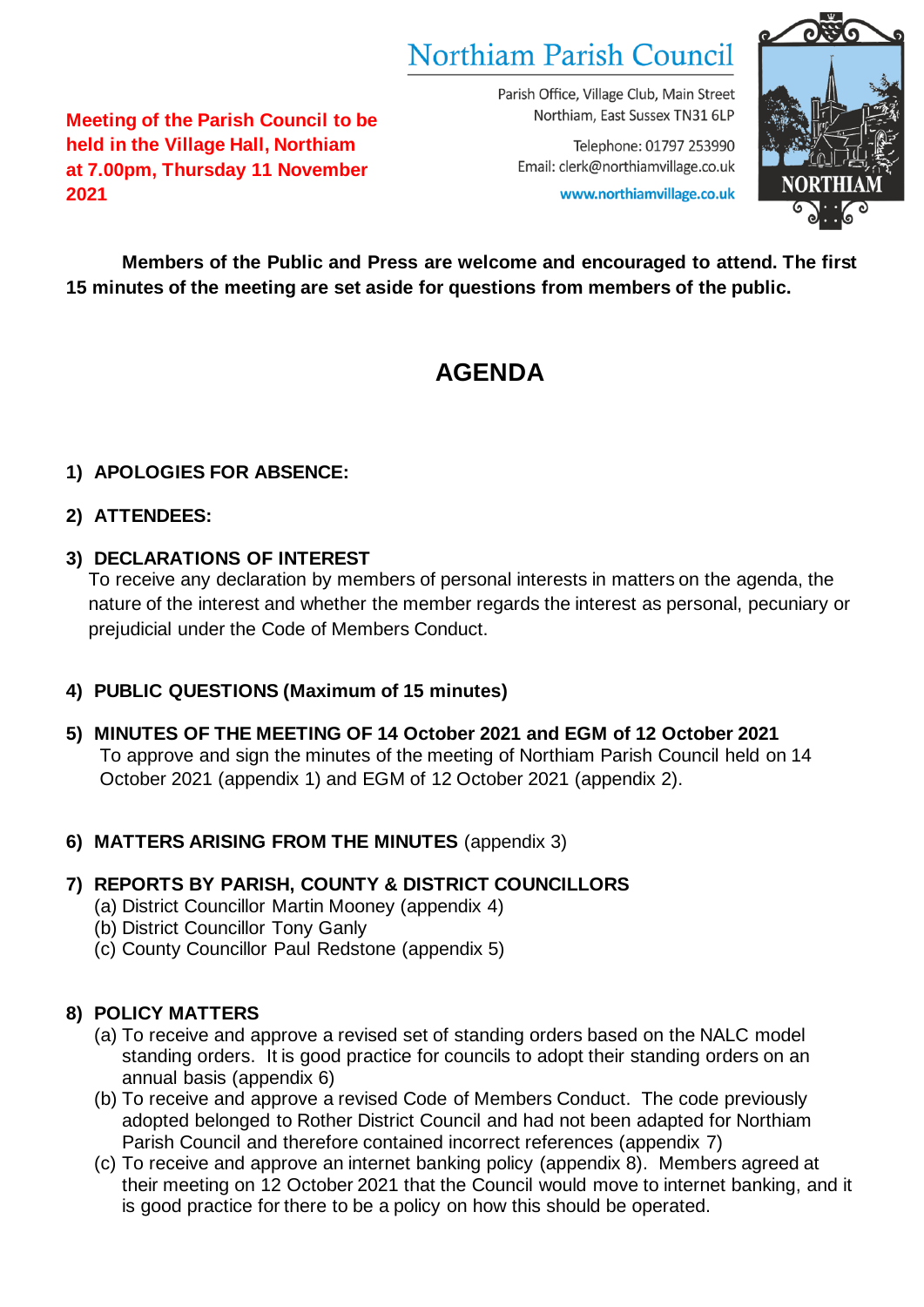#### **Resolve:-**

- a) To adopt the standing orders
- b) To adopt the revised code of member conduct
- c) To adopt the internet banking policy

#### **9) FINANCES**

- **a)** Budget setting. The Council would usually consider its draft budget at the meeting in November. As the Council has appointed Mulberry & Co. to assist it in achieving a long term budget plan and reserves policy, and it is therefore considered prudent to deal with the draft budget for 2022/23 once this is received. Members are asked to note the position.
- **b)** To receive the payment report for November 2021 (appendix 9)
- **c)** The Council has received its insurance renewal from Came and Co., circulated to members in September 2021. Subsequent to receipt of the renewal advice, the Council has had a recent arson event at the playground and this is likely to affect the premium. The renewal is due on 17 November and due to timing, it is suggested that the decision to renew and agree the premium be delegated to the clerk, in consultation with Councillors.

#### **Resolve:-**

- **a) To note that the draft budget will be produced in tandem with the long-term budget plan and reserves policy**
- **b) To agree the payments set out in the payments report for November**
- **c) To authorise the clerk to agree the insurance renewal and premium, and to make payment of the premium, in consultation with Councillors.**

#### **10)PLANNING:**

Members are asked to note that all planning matters have been deferred to a separate meeting of the Parish Council, in accordance with the decision made by the Council on 14<sup>th</sup> October 2021 that, if more than three applications were on the agenda, that these would be considered by a separate meeting of the Council. Any separate meeting to discuss planning applications will be open to the public and the agenda will be made publicly available.

#### **11) ST. FRANCIS FIELD**

- a) The Council and the CIC entered into a management agreement in August 2021 in respect of the management of St. Francis Field. The decision to enter into the agreement was taken by a zoom meeting, and virtual council meetings were not permissible after 6 May 2021. Members have been provided with a copy of the Agreement, and the Council is asked to ratify its decision.
- b) The Council has received a report from the CIC into options at the Stables. The Council has a duty to obtain the best value for residents from property transactions and together with the CIC, is looking at how to achieve this. The clerk considers that independent expert advice should be sought and notes that the CIC has procured such advice. In view of the size of the decision, the clerk is suggesting that there be a joint meeting of both the CIC and Council to discuss this further, and to consider the independent advice.